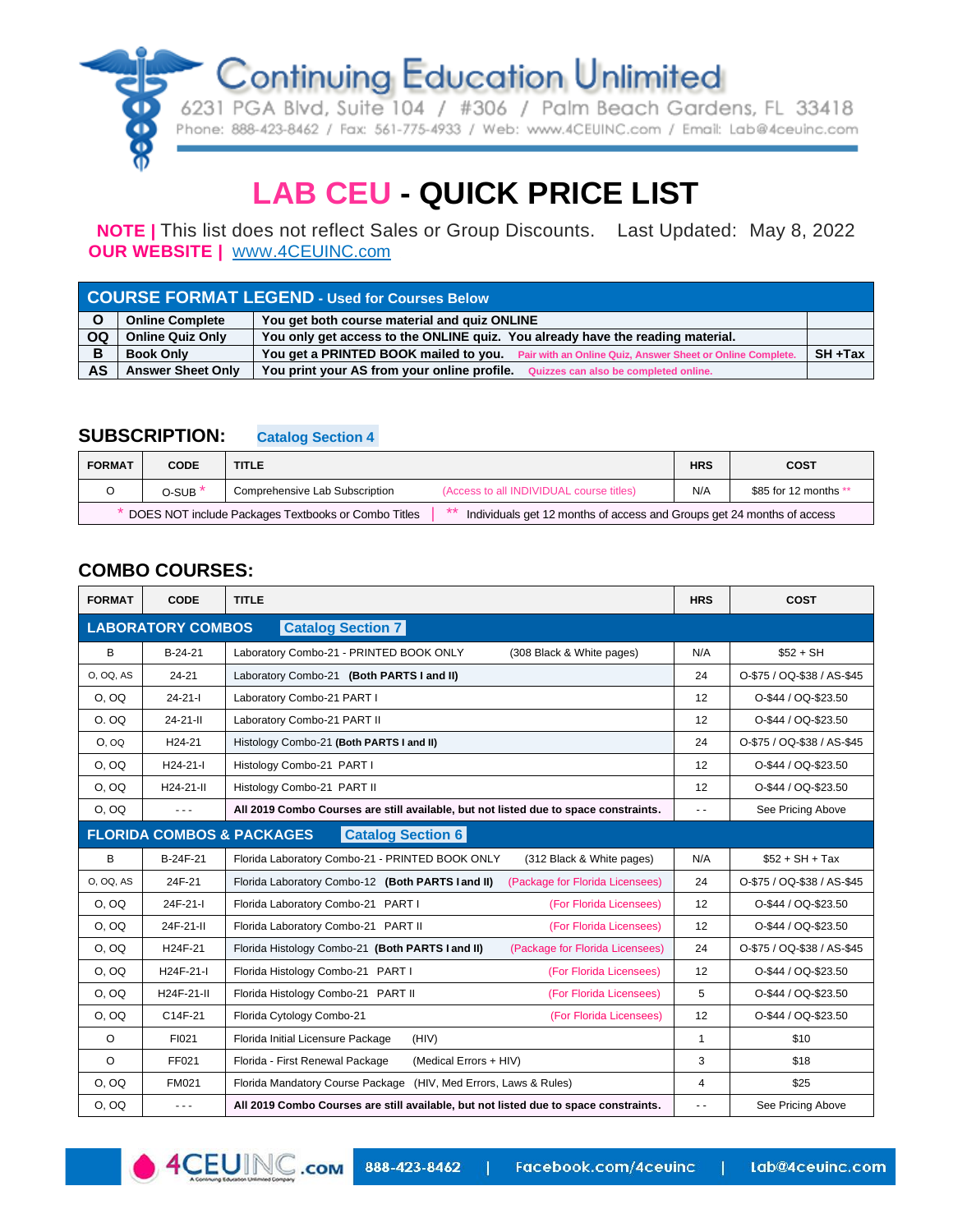

# **LAB CEU - QUICK PRICE LIST**

**NOTE |** This list does not reflect Sales or Group Discounts. Last Updated: May 8, 2022

### **COMBO COURSES CONTINUED:**

| <b>FORMAT</b> | <b>CODE</b>              | <b>TITLE</b>                                           | <b>HRS</b> | <b>COST</b>      |
|---------------|--------------------------|--------------------------------------------------------|------------|------------------|
|               | <b>PHLEBOTOMY COMBOS</b> | <b>Catalog Section 8</b>                               |            |                  |
| O. OQ         | 6PH-19                   | 6 Hour Phlebotomy Combo-19                             | 6          | O-\$30 / OQ-\$15 |
| O. OQ         | 9PH-19                   | 9 Hour Phlebotomy Combo-19                             | 9          | O-\$38 / OQ-\$20 |
| O, OO         | 14PH-17                  | 14 Hour Phlebotomy Combo-17                            | 14         | O-\$48 / OQ-\$27 |
| O. OQ         | 6PH-19 & 9PH-19          | New Phlebotomy Combos will be available late May 2022. | 6 or 9     | See Above        |

### **TEXTBOOKS: Catalog Section 9.**

| <b>FORMAT</b>                 | <b>CODE</b> | <b>TITLE</b> | <b>HRS</b> | <b>COST</b> |  |  |
|-------------------------------|-------------|--------------|------------|-------------|--|--|
|                               |             |              |            |             |  |  |
| - - CURRENTLY UNAVAILABLE - - |             |              |            |             |  |  |

### **SUPERVISOR UPGRADES: Catalog Section 10.**

| <b>FORMAT</b> | <b>CODE</b>        | <b>TITLE</b>                         |                                                             | <b>HRS</b> | <b>COST</b>   |
|---------------|--------------------|--------------------------------------|-------------------------------------------------------------|------------|---------------|
| B, OQ         | <b>FSU020</b>      | Florida Supervisor Upgrade           | Text with Online Quiz = $N/A$ + SH + Tax   OQ Only = \$42   | 25         | See Title +SH |
| B, OQ         | HFSU <sub>20</sub> | Florida Histology Supervisor Upgrade | Text with Online Quiz = $N/A$ + SH + Tax   OQ Only = \$65   | 48         | See Title +SH |
| B, OQ         | <b>TSU013</b>      | Tennessee Supervisor Upgrade         | Text with Online Quiz = $N/A$ + $SH$ + Tax   OQ Only = \$55 | 45         | See Title +SH |

**TEXTBOOK: Laboratory Management Principles & Processes, 4th Edition by Dr. Denise Harmening**



**IMPORTANT NOTE:** Due to ongoing mail delivery issues since COVID started we have temporarily suspended shipping the Textbook portion of these courses; however, you can order the Text at Amazon or through the publisher (links below). You will then order the online quiz fr[om](http://www.4ceuinc.com/) our website **4 ceuning com** 

 **ORDER TEXT: [Order On Amazon](https://www.amazon.com/Laboratory-Management-Principles-Processes-Fourth/dp/0943903181/ref=sr_1_2?dchild=1&keywords=Dr.+Denise+Harmening&qid=1631462572&s=books&sr=1-2) -or- [Order From](https://dhbookpublishing.com/product/laboratory-management-principles-and-processes-4th-edition/) Publisher ORDER QUIZ: [Order 25 Hour Quiz](https://4ceuinc.com/ce/course/fl-supervisor-upgrade) | Order 45 [Hour Quiz](https://www.4ceuinc.com/course-details.asp?CourseId=756) | [Order 48 Hour Quiz](https://4ceuinc.com/ce/course/fl-histology-supervisor-upgrade)**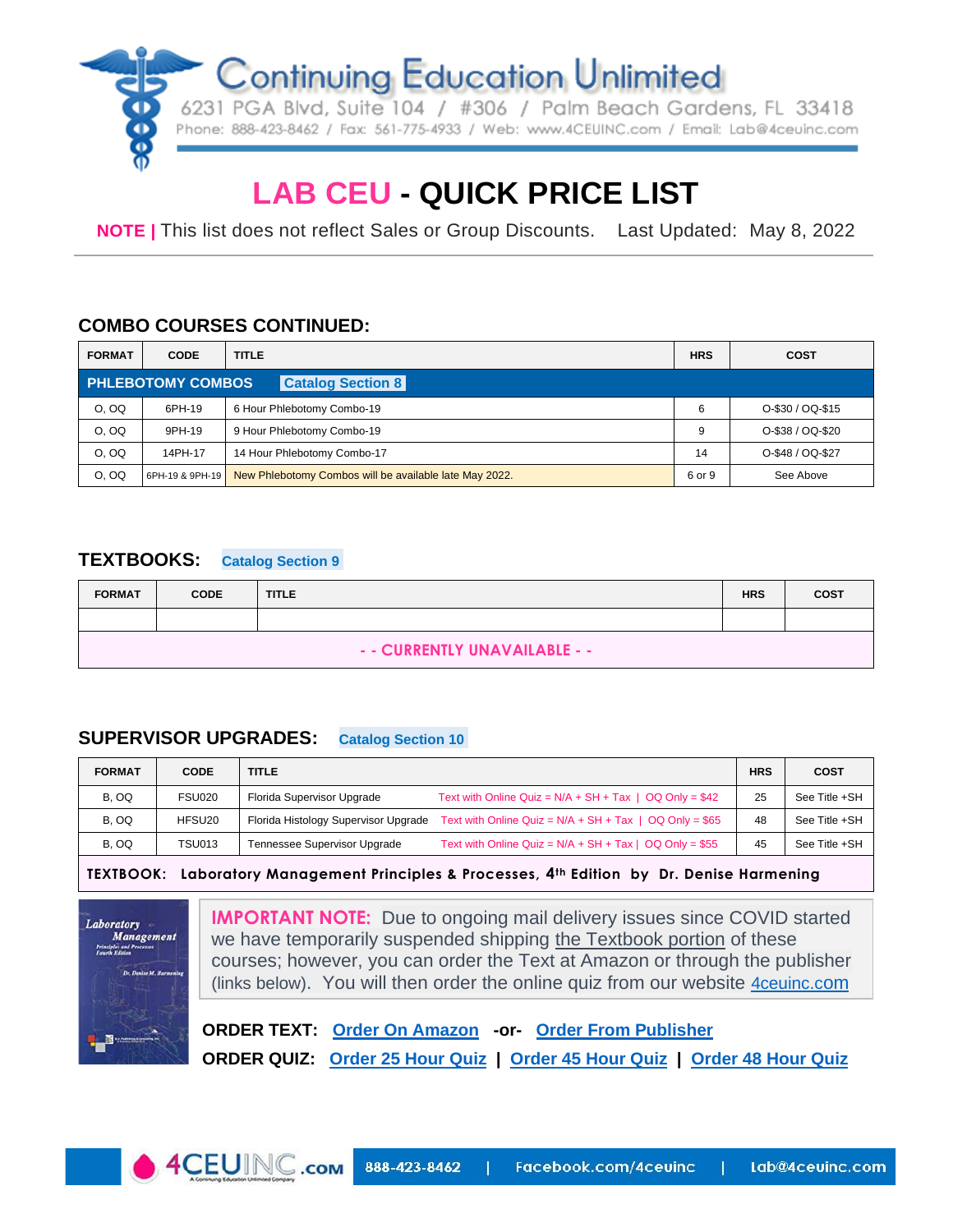6231 PGA Blvd, Suite 104 / #306 / Palm Beach Gardens, FL 33418 Phone: 888-423-8462 / Fax: 561-775-4933 / Web: www.4CEUINC.com / Email: Lab@4ceuinc.com

# **LAB CEU - QUICK PRICE LIST**

**NOTE |** This list does not reflect Sales or Group Discounts. Last Updated: May 8, 2022

### **INDIVIDUAL COURSES: Catalog Section 5.**

| <b>ALERT</b>                            | <b>CODE</b>   | <b>TITLE</b>                                                             | <b>HRS</b>     | <b>COST</b> |
|-----------------------------------------|---------------|--------------------------------------------------------------------------|----------------|-------------|
| <b>BLOOD BANKING (Donor Processing)</b> |               | Also see the Immunohematology Category                                   |                |             |
|                                         | <b>BB002</b>  | Blood Component Processing, Storage, Special Preparation, and Labelling  | $\overline{2}$ | \$15        |
| <b>CHEMISTRY</b>                        |               |                                                                          |                |             |
|                                         | C030          | Calcium, Phosphate, and Magnesium                                        | 3              | \$21        |
| <b>NEW</b>                              | C032          | CASE REPORT: Postpartum Acute Fatty Liver of Pregnancy                   | $\overline{2}$ | \$15        |
|                                         | C024          | Classification and Diagnosis of Diabetes                                 | $\overline{2}$ | \$15        |
|                                         | C027          | Hyperkalemia                                                             | $\overline{2}$ | \$15        |
|                                         | C026          | Hyponatremia                                                             | 2              | \$15        |
|                                         | C023          | Mass Spectrometry and Its Role in Clinical Diagnosis                     | $\mathbf{1}$   | \$10        |
| <b>IN DEVELOPMENT</b>                   | C029          | <b>Metabolic Alkalosis</b>                                               | <b>TBD</b>     | <b>TBD</b>  |
|                                         | C018          | The Steroid Hormone Cascade                                              | 2              | \$15        |
|                                         | C021          | Thyroid Hormone Excess: Grave's Disease                                  | 3              | \$21        |
| <b>IN REVIEW</b>                        | C032          | <b>Wilson Disease Review</b>                                             | 2              | \$15        |
|                                         | C028          | Urine Collection Methods: A Basic Review                                 | 2              | \$15        |
| <b>CYTOGENETICS</b>                     |               |                                                                          |                |             |
| - PACKAGE -                             | CYG009        | <b>PACKAGE -</b><br>6 Hour Cytogenetics Package                          | 6              | \$32        |
|                                         | CYG003        | <b>BRCA Mutations</b>                                                    | $\overline{4}$ | \$28        |
| <b>NEW</b>                              | <b>CYG010</b> | CASE REPORT: Cytogenetic & Genomic Analysis of a Turner Syndrome Patient | 2              | \$15        |
| <b>NEW</b>                              | CYG011        | Case Studies in Cytologenetics-21                                        | 2.5            | \$17.50     |
|                                         | <b>CYG006</b> | CASE STUDY: New AML with Difficult Karyotype                             | 2              | \$15        |
|                                         | <b>CYG007</b> | Double Aneuploidy in Down Syndrome                                       | 3              | \$21        |
|                                         | <b>CYG003</b> | FISH: An Increasingly Demanded Tool                                      | $\overline{2}$ | \$15        |
|                                         | <b>CYG008</b> | Morphological Markers of Chromosomal Instability                         | 1              | \$10        |
|                                         | <b>CYG005</b> | X and Y Chromosomes: A Basic Review                                      | 1              | \$10        |
| <b>CYTOLOGY</b>                         |               |                                                                          |                |             |
|                                         | CY015         | Basics in Breast Cytology                                                | 2.5            | \$17.50     |
|                                         | CY014         | Body Fluids: Identifying Benign vs. Malignant Cells                      | 3              | \$21        |
|                                         | CY016         | Case Studies in Cytology-19                                              | 1              | \$10        |
| <b>NEW</b>                              | CY018         | Comparison Between Two Liquid-Based Brush Biopsy Collection Methods      | $\overline{2}$ | \$15        |
| <b>IN DEVELOPMENT</b>                   | CY019         | Cytological Diagnosis of Bacterial Infections                            | TBD            | <b>TBD</b>  |
|                                         | CY013         | <b>Review of Normal WBCs</b>                                             | 2              | \$15        |
|                                         | CY012         | Nasal Cytology in Children                                               | 1              | \$10        |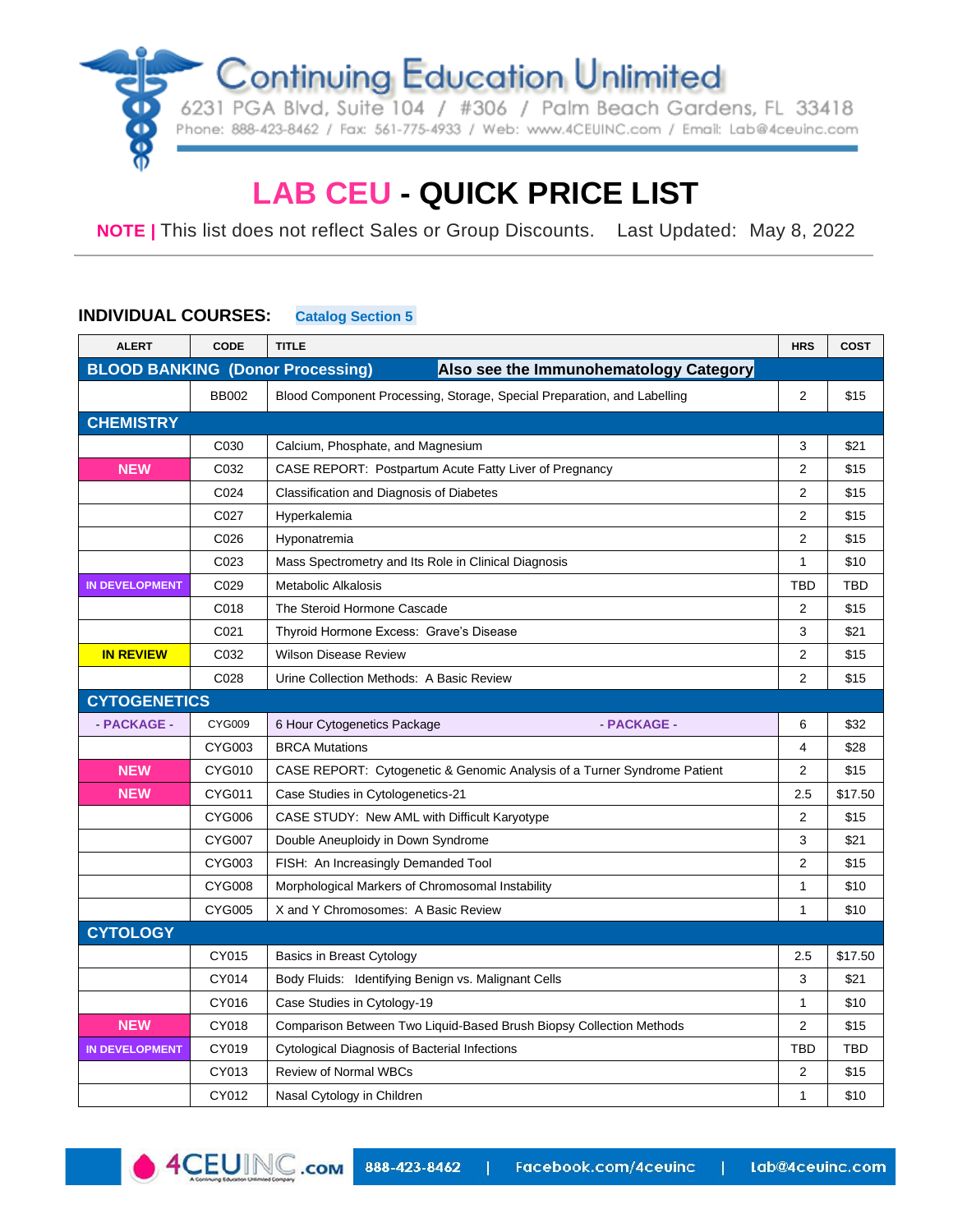6231 PGA Blvd, Suite 104 / #306 / Palm Beach Gardens, FL 33418 Phone: 888-423-8462 / Fax: 561-775-4933 / Web: www.4CEUINC.com / Email: Lab@4ceuinc.com

# **LAB CEU - QUICK PRICE LIST**

**NOTE |** This list does not reflect Sales or Group Discounts. Last Updated: May 8, 2022

#### **INDIVIDUAL COURSE LIST CONTINUED: Catalog Section 5.**

| <b>ALERT</b>             | <b>CODE</b>       | <b>TITLE</b>                                                                         | <b>HRS</b>     | <b>COST</b> |
|--------------------------|-------------------|--------------------------------------------------------------------------------------|----------------|-------------|
|                          | CY017             | Use of Nasal Cytology in Diagnosing Sinonasal Disorders                              | $\overline{2}$ | \$15        |
| <b>FLORIDA MANDATORY</b> |                   |                                                                                      |                |             |
|                          | FM-1HIV019        | 1 Hour HIV/AIDS Review                                                               | 1              | \$10        |
|                          | FM-3HIV019        | 3 Hour HIV/AIDS Review                                                               | 3              | \$21        |
| <b>UPDATED</b>           | <b>LR019</b>      | Florida Lab Laws & Rues of the Board                                                 | 1              | \$10        |
| <b>UPDATED</b>           | <b>ME019</b>      | Prevention of Medical Errors in Healthcare                                           | $\overline{2}$ | \$15        |
| <b>GENERAL</b>           |                   |                                                                                      |                |             |
| <b>NEW</b>               | HT020             | Human Trafficking<br>* This course has CE Broker credits, but NOT ASCLS PACE credits | 1              | \$10        |
| <b>NEW</b>               | <b>RI020</b>      | Impairment In The Workplace                                                          | 2              | \$15        |
| <b>HEMATOLOGY</b>        |                   |                                                                                      |                |             |
| <b>NEW</b>               | H032              | CASE REPORT: Postpartum TTP                                                          | 2              | \$15        |
|                          | H <sub>021</sub>  | Case Studies in Hematology                                                           | $\overline{2}$ | \$15        |
|                          | H027              | Contact Pathway of Coagulation and Inflammation                                      | $\overline{2}$ | \$15        |
|                          | H023              | <b>Factor XIII Review</b>                                                            | $\overline{c}$ | \$15        |
|                          | H <sub>0</sub> 19 | Heparin Induced Thrombocytopenia                                                     | $\overline{2}$ | \$15        |
|                          | H <sub>022</sub>  | Myelodysplastic Syndrome                                                             | $\mathbf{1}$   | \$10        |
|                          | H <sub>026</sub>  | Overview of Pediatric Hematology                                                     | 1.5            | \$12.50     |
|                          | H <sub>029</sub>  | Platelets: A Basic Review                                                            | 1              | \$10        |
|                          | H <sub>0</sub> 30 | Review of Benzene and the Hematological System                                       | 1              | \$10        |
|                          | H <sub>0</sub> 19 | <b>Stem Cell Basics</b>                                                              | $\overline{2}$ | \$15        |
|                          | H <sub>020</sub>  | Understanding Components of the CBC                                                  | 4              | \$28        |
|                          | H <sub>025</sub>  | Understanding Hemostasis and Coagulation Testing                                     | 1.5            | \$12.50     |
| <b>HISTOLOGY</b>         |                   | Also see the Immunohistochemistry Category                                           |                |             |
|                          | HI035             | Artifacts in Histopathology: A Potential Cause of Misinterpretation                  | 2              | \$15        |
|                          | HI033             | Estrogen and Cancer: Understanding Estrogen Receptors                                | 1.5            | \$12.50     |
| <b>NEW</b>               | HI045             | Gross & Histopathology of COVID-19 Autopsy Specimens                                 | 2              | \$15        |
|                          | HI030             | Histological Changes of the Placenta in Diabetes                                     | 1.5            | \$12.50     |
|                          | HI042             | Histological Stains: A Literature Review and Case Study                              | 1              | \$10        |
| <b>NEW</b>               | HI047             | Histology of the Human Placenta                                                      | $\overline{2}$ | \$15        |
|                          | HI044             | <b>Histology Microtechniques</b>                                                     | 2              | \$15        |
|                          | HI041             | <b>Histology of Normal Tissues</b>                                                   | 3              | \$21        |
|                          | HI036             | Histology Stains: A Historical Review                                                | $\overline{2}$ | \$15        |
| <b>NEW</b>               | HI046             | Histopathology of Wilsons Disease                                                    | $\overline{2}$ | \$15        |

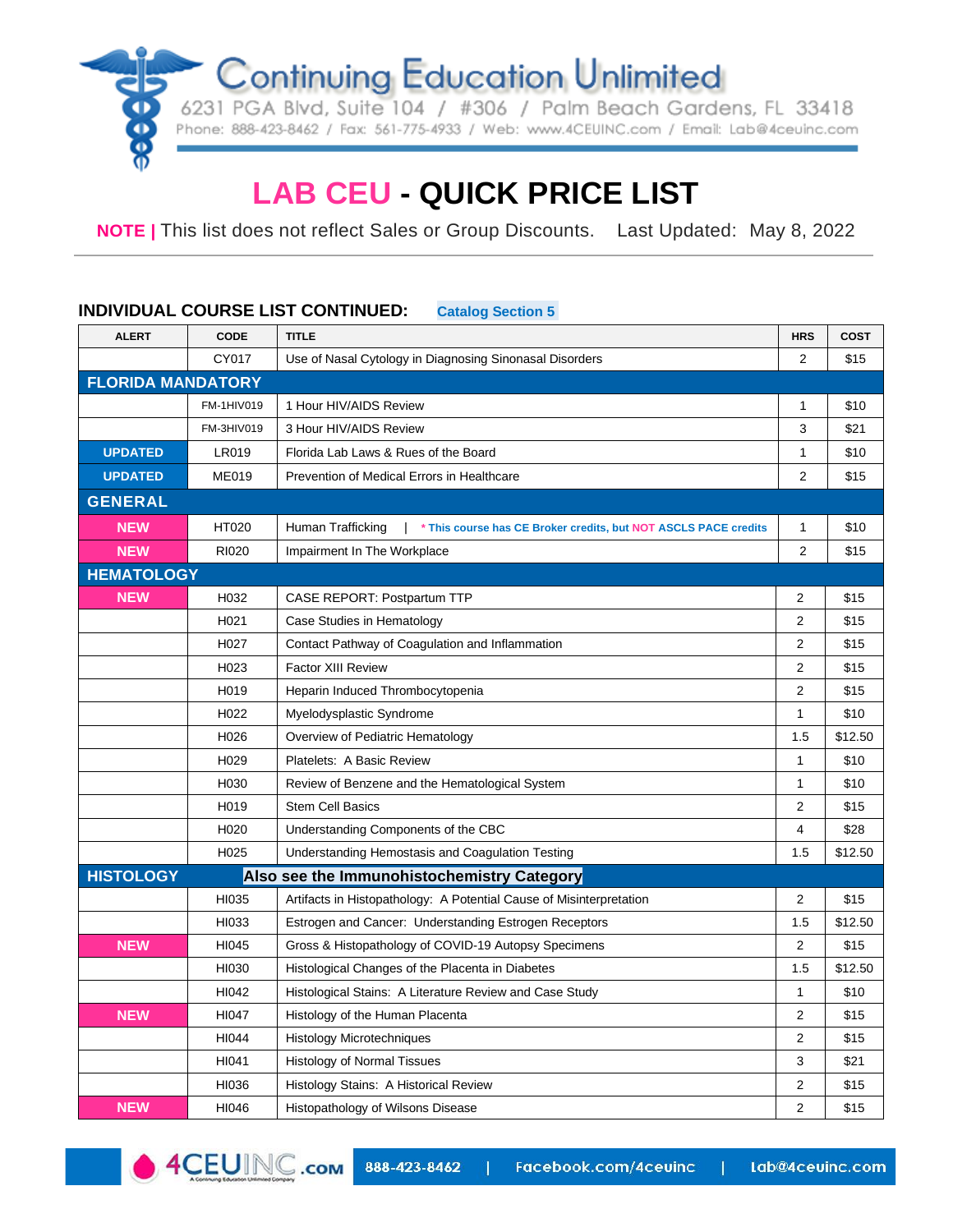6231 PGA Blvd, Suite 104 / #306 / Palm Beach Gardens, FL 33418 Phone: 888-423-8462 / Fax: 561-775-4933 / Web: www.4CEUINC.com / Email: Lab@4ceuinc.com

# **LAB CEU - QUICK PRICE LIST**

**NOTE |** This list does not reflect Sales or Group Discounts. Last Updated: May 8, 2022

#### **INDIVIDUAL COURSE LIST CONTINUED: Catalog Section 5.**

| <b>ALERT</b>                    | CODE         | <b>TITLE</b>                                                                                             | <b>HRS</b>     | <b>COST</b> |
|---------------------------------|--------------|----------------------------------------------------------------------------------------------------------|----------------|-------------|
|                                 | HI038        | Microwave Assisted Tissue Pathology                                                                      | 1              | \$10        |
|                                 | HI037        | <b>Mohs Surgery Overview</b>                                                                             | $\overline{2}$ | \$15        |
|                                 | HI025        | Pathology of Breast Diseases                                                                             | 3              | \$21        |
|                                 | HI027        | Principles of the Liver Biopsy Procedure                                                                 | 1              | \$10        |
|                                 | HI043        | The Role of Technical QC in Histology Laboratories                                                       | 1              | \$10        |
|                                 | HI032        | Understanding Angiogenesis                                                                               | 1              | \$10        |
|                                 | HI022        | Unusual Cancers of Childhood - PART I                                                                    | 2              | \$15        |
|                                 | HI024        | Unusual Cancers of Childhood - PART II                                                                   | 4              | \$28        |
| <b>IMMUNOHEMATOLOGY</b>         |              | Also see the Blood Banking Category                                                                      |                |             |
|                                 |              | NOTE: Courses with a * provide 1 hr in Immunohematology and 1 hr in Blood Banking                        |                |             |
|                                 | <b>IH015</b> | Blood Safety *                                                                                           | 2              | \$15        |
|                                 | <b>IH018</b> | CASE STUDY: Alloantibody Causing Blood Type Conflict in Pregnant Female                                  | 1              | \$10        |
|                                 | <b>IH020</b> | Mini Reviews in Hematology-19                                                                            | $\mathbf{1}$   | \$10        |
|                                 | <b>IH016</b> | Risks, Complications, and Reactions Associated with Transfusions                                         | $\overline{2}$ | \$15        |
|                                 | <b>IH019</b> | <b>Transfusion Transmitted Infections</b>                                                                | 2              | \$15        |
| <b>NEW</b>                      | <b>IH018</b> | Umbilical Cord Blood Collection & Banking                                                                | $\overline{2}$ | \$15        |
| <b>IMMUNOHISTOCHEMISTRY</b>     |              | Also see the Histology Category                                                                          |                |             |
| <b>NEW</b>                      | IHC008       | A Short Review of Immunohistochemistry                                                                   | 2              | \$15        |
|                                 | HI034        | Ancillary Techniques in the Histopathologic Diagnosis of Cervical SIL & GIL   2 hrs IHC & 1 hr Molecular | 3              | \$21        |
| <b>NEW</b>                      | IHC009       | CASE REPORT: 3rd Trimester Placental Pathology in COVID Positive Women                                   | 3              | \$21        |
|                                 | IHC006       | Antigen Retrieval for Light & Electron Microscopy                                                        | 3              | \$21        |
|                                 | IHC007       | Detection Systems in Immunohistochemistry                                                                | 3              | \$21        |
|                                 | HI029        | Electron Microscopy of Liver Biopsies                                                                    | 4              | \$28        |
|                                 | HI031        | Immunohistochemistry for Chronic Hepatits Diagnosis                                                      | 1              | \$10        |
|                                 | HI040        | Immunohistochemistry in Breast Pathology                                                                 | $\overline{2}$ | \$15        |
|                                 | HI039        | Immunhistochemistry in Cervical Cancer                                                                   | $\mathbf{1}$   | \$10        |
| <b>MANAGEMENT / SUPERVISION</b> |              |                                                                                                          |                |             |
|                                 | SU023        | Assay Validations: Make Sure You Do It Right The First Time                                              | 1              | \$10        |
|                                 | SU019        | <b>Basic Quality Control Review</b>                                                                      | 1              | \$10        |
|                                 | <b>SU025</b> | <b>CLIA: A Brief Overview</b>                                                                            | 1              | \$10        |
|                                 | <b>SU022</b> | Employee Files: Don't Get Lost in the Paperwork                                                          | $\mathbf{1}$   | \$10        |
| <b>UPDATED</b>                  | <b>SU027</b> | Prevention of Medical Errors   Florida Licensees: See FL Mandatory Category                              | 2              | \$15        |
|                                 | <b>SU024</b> | Proficiency Testing: FAQ Basics                                                                          | 2              | \$15        |
| <b>NEW</b>                      | <b>SU029</b> | <b>Satisfactory for the New ASCP Requirement</b><br><b>Understanding HIPAA</b>                           | 3              | \$21        |



 $\mathbf{L}$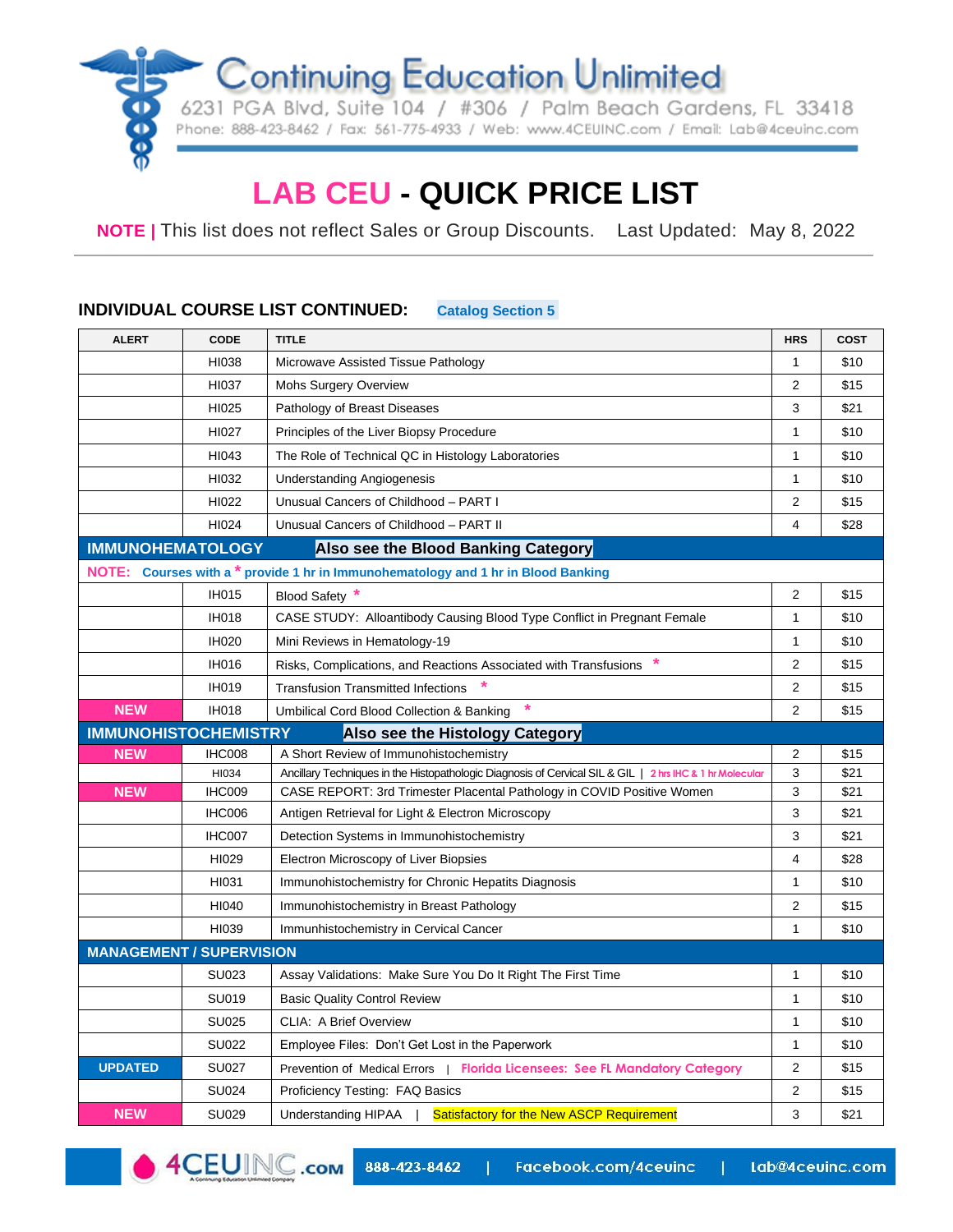6231 PGA Blvd, Suite 104 / #306 / Palm Beach Gardens, FL 33418 Phone: 888-423-8462 / Fax: 561-775-4933 / Web: www.4CEUINC.com / Email: Lab@4ceuinc.com

# **LAB CEU - QUICK PRICE LIST**

**NOTE |** This list does not reflect Sales or Group Discounts. Last Updated: May 8, 2022

### **ALERT CODE TITLE HRS COST MICROBIOLOGY** 1HIV019 1 Hour HIV/AIDS Review | Florida Licensees: See FL Mandatory Category | 1 | \$10 3HIV019 3 Hour HIV/AIDS Review | Florida Licensees: See FL Mandatory Category | 3 | \$21 **NEW** M032 Antibiotic Resistance: Review of Serious Threats **2 2** \$15 M025 Bioterrorism: A Worldwide Threat 2 \ 315 **NEW M030** Coronavirus Disease: COVID-19 3 3 321 **IN DEVELOPMENT** CY019 Cytological Diagnosis of Bacterial Infections | **Order from Cytology Category** TBD TBD **BEING UPDATED** M021 | Ebola Review for the Laboratory | **Temporarily unavailable for updating** | 4 | \$28 M029 | Microbiology of Ventilator Associated Pneumonia | 2 | \$15 M026 Nocardiosis: Clinical and Pathological Aspects 2 4 \$15 **BEING UPDATED** M018 People, Pets, and Zoonoses | **Temporarily unavailable for updating** | 2 \ \$15 M019 Sexually Transmitted Diseases 3 \$21 \$21 **IN DEVELOPMENT** PKG-M032 Tickborne Illness Package **- PACKAGE - TELL TELL TELL TBD** TBD TBD **IN DEVELOPMENT** M030 Tickborne Illness: Vector Review TBD TBD TBD TBD TBD TBD TBD **IN DEVELOPMENT** M031 Tickborne Illness: Disease Review TBD TBD TBD TBD TBD TBD M028 Understanding Sepsis 2 \$15 M024 Zika Virus: Update and Overview 1  $\vert$  1 \$10 **MOLECULAR PATHOLOGY** IN DEVELOPMENT MP015 A Basic Guide to Real Time PCR in Microbial Diagnostics TBD TBD TBD TBD **IN DEVELOPMENT** MP014 COVID-19 Pandemic: From Genetics and Genomics, to Therapy, and Vaccination TBD TBD MP007 Genetic Testing: A Basic Review 2  $\vert$  2 \ \$15 **IN DEVELOPMENT** MP016 | mRNA in cancer immunotherapy  $\Box$  TBD TBD TBD TBD TBD TBD TBD MP011 PCR and Infectious Diseases 1 \$100 and 1 \$100 and 1 \$100 and 1 \$100 and 1 \$100 and 1 \$100 and 1 \$100 and 1 \$100 and 1 \$100 and 1 \$100 and 1 \$100 and 1 \$100 and 1 \$100 and 1 \$100 and 1 \$100 and 1 \$100 and 1 \$100 and 1 MP013 Regulatory Concerns of PCR Carryover Contamination 1  $\vert$  1 \$10  $MPO09$  RNA & DNA: A Basic Review 2.5  $\frac{1}{2.5}$  \$17.50 MP012 Use of Nucleic Acid Testing in Molecular Diagnostics 2  $\vert$  2 \ \$15 MP008 What is a Genome 2 \$15 **PHLEBOTOMY Techs and CLS: This Category Counts as General** PH007 Blood Composition – Review of Cellular Components 2 4 \$15 PH006 | Infectious Complications Caused by Phlebotomy 2.5 | \$17.50 **NEW** PH009 Laboratory Testing Phases And Their Associated Errors 1 1 4 \$10 PH005 | Patient Injuries Caused by Phlebotomy 2.5 | 2.5 | \$17.50 **UPDATED** PH004 Preanalytical Errors in Specimen Collection 3 3 \$21 \$21 PH003 Specimen Collection: A Basic Review 2 \ \$15

#### **INDIVIDUAL COURSE LIST CONTINUED: Catalog Section 5.**